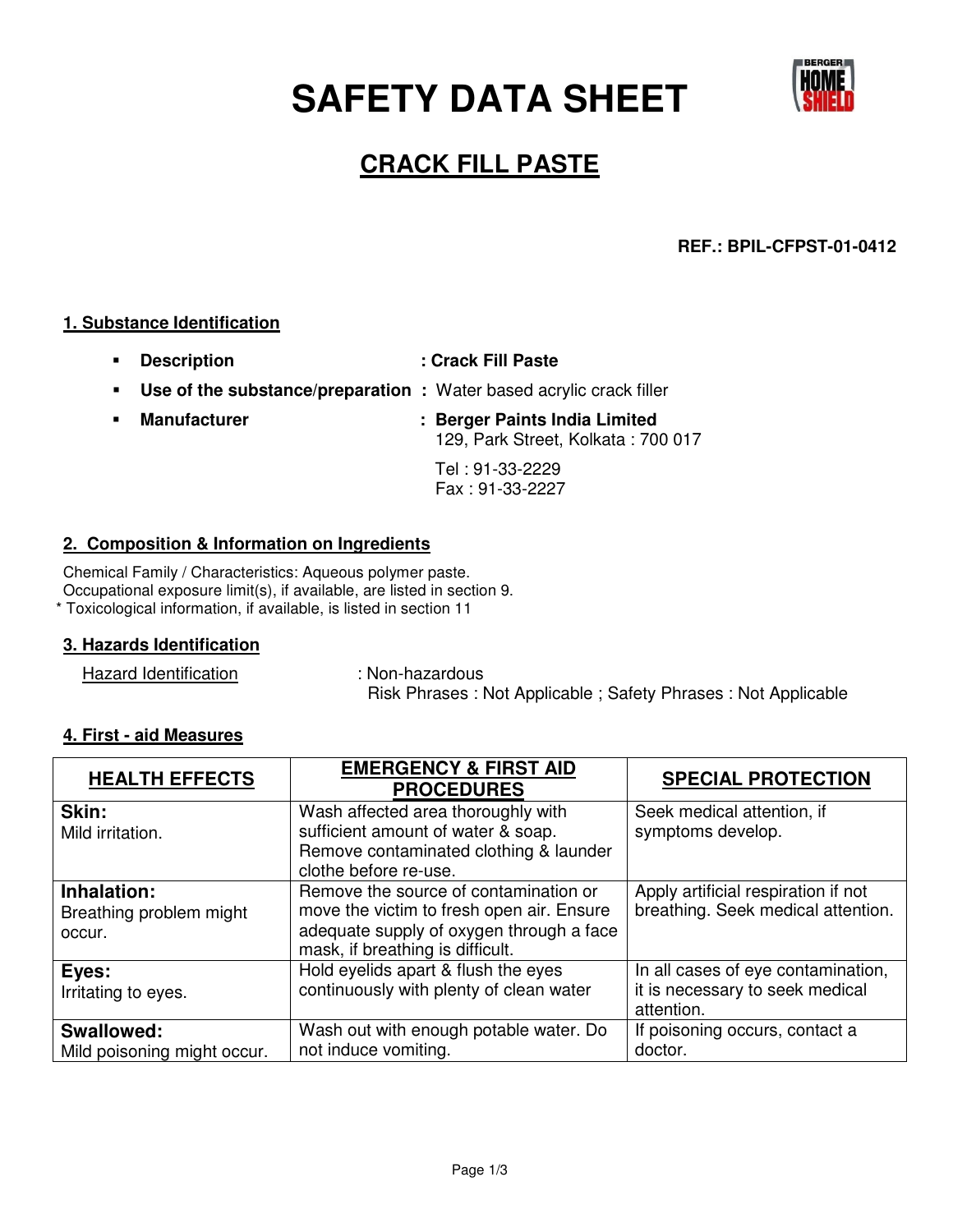# **5. Fire Fighting Measures**

o **Specific Hazards** : Non-combustible <sup>o</sup> **Extinguish Media** : Use water spray / foam / dry chemical / carbon dioxide – Any appropriate fire extinguisher for surrounding environment. o **Protective Precaution** : In a fire or if heated, a pressure increase will occur and the container may burst. Promptly empty the space by removing all persons from the vicinity of the incident if there is a fire. No action shall be taken involving any personal risk or without suitable training. Fire-fighters should wear full protective clothing & self contained breathing apparatus (SCBA) operated in positive pressure Mode.

### **6. Physical Properties**

| ○ Appearance (Color, Odor, etc.)                   | : Thick white paste, characteristic odor |
|----------------------------------------------------|------------------------------------------|
| $\circ$ Weight per liter (kg)                      | : Around 1.65                            |
| $\circ$ Boiling Point ( <sup>o</sup> C)            | : Not established                        |
| $\circ$ Freezing / Melting Point ( <sup>o</sup> C) | : Not established                        |
| ○ Vapor Pressure                                   | : Not established                        |

o **pH** : 6 - 9

#### **7. Accidental Release Measures**

| $\circ$ Precautions in spill  | : Wear suitable protective clothing & appropriate breathing<br>apparatus to minimize skin & eye exposure. Stop leak in case<br>of large spillage without risk, if possible. Do not dilute;<br>place inert, non-combustible, absorbent material onto the<br>spillage. Provide adequate ventilation. |
|-------------------------------|----------------------------------------------------------------------------------------------------------------------------------------------------------------------------------------------------------------------------------------------------------------------------------------------------|
| $\circ$ Spill cleanup methods | : Collect the material using clean, non-sparking tools & place<br>Into a properly marked container for subsequent disposal.                                                                                                                                                                        |

Avoid bulk material entering water courses.

# **8. Handling & Storage**

 $\circ$  Use in a well ventilated area.

**9. Stability & Reactivity Data**

o CRACK FILL PASTE shall be stored in a cool area with its original containers, away from foodstuffs & strong oxidizing agents. Protect from direct sunlight & frost. Do not use storage container made of aluminum, copper or their alloys.

| ○ Conditions to avoid                | : Avoid contact with strong oxidizing agents, strong acids, direct<br>heat & water.                                                                               |
|--------------------------------------|-------------------------------------------------------------------------------------------------------------------------------------------------------------------|
| ○ Chemical Stability                 | : The material is thermally stable when stored & used as directed.                                                                                                |
| ○ Hazardous Reaction & Decomposition | : Hazardous polymerization will not occur.<br>Hazardous decomposition products may include but not limited<br>to carbon monoxide, carbon dioxide, styrene monomer |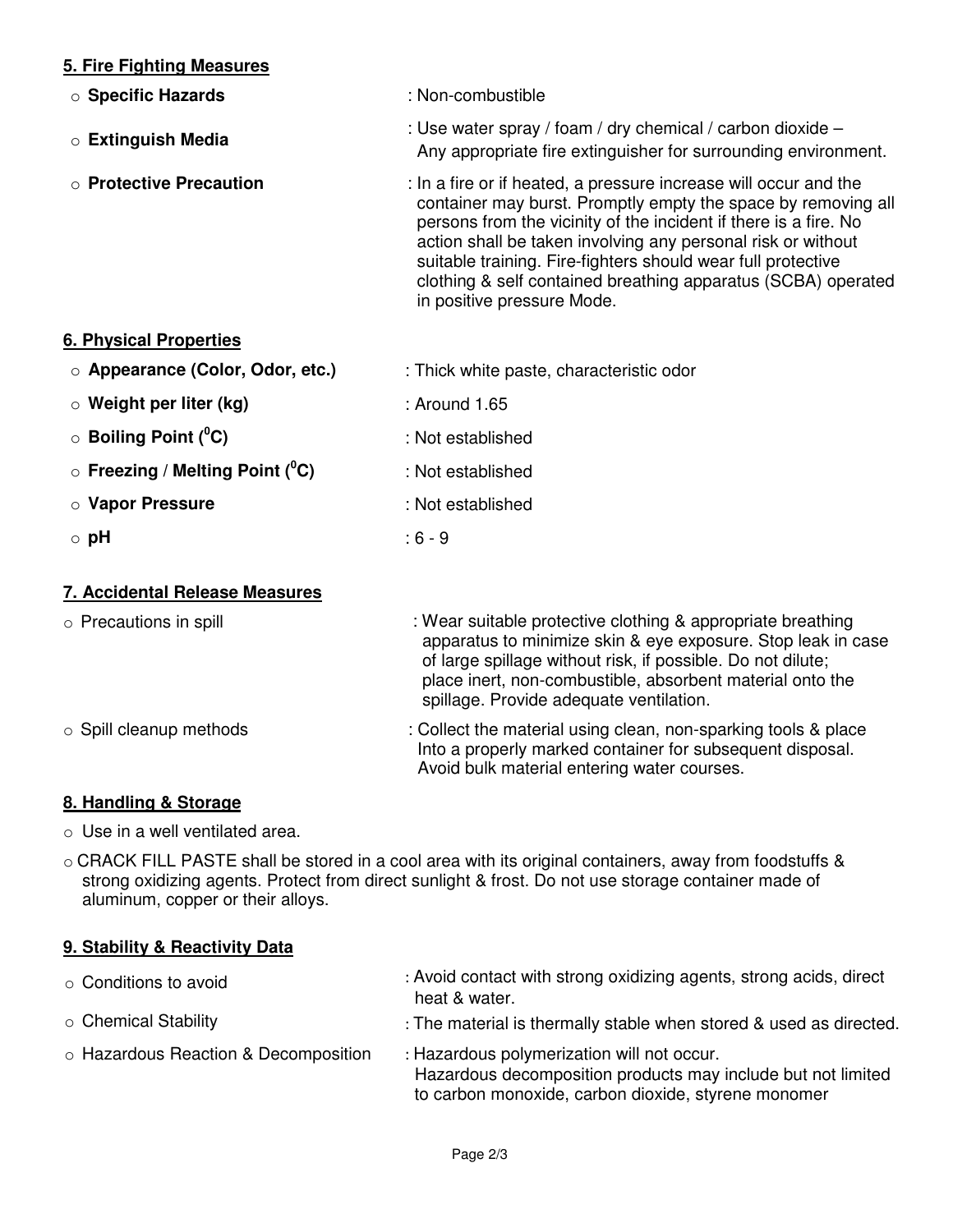# **10. Ecological Information**

| $\circ$ Eco - toxicity                                   | : No known effects. Avoid discharge of this degradable material<br>to waterways & ponds.                                                                                                                                                                                                                      |
|----------------------------------------------------------|---------------------------------------------------------------------------------------------------------------------------------------------------------------------------------------------------------------------------------------------------------------------------------------------------------------|
| 11. Toxicological Information                            |                                                                                                                                                                                                                                                                                                               |
| <b>o Toxicological Information</b>                       | : No adverse health effects expected provided the product is used<br>as directed.<br><b>Acute Effects</b><br>Skin Contact: May cause mild irritation<br>Inhalation : Too much exposure may irritate respiratory system<br>Eye Contact: May cause blurring, tearing & stinging<br>: Not available<br>Ingestion |
| 12. Exposure Controls & Personal Protection              |                                                                                                                                                                                                                                                                                                               |
| ○ Personal Protection                                    | : Use safety goggles & gloves.                                                                                                                                                                                                                                                                                |
| $\circ$ Ventilation                                      | : Well ventilated area.                                                                                                                                                                                                                                                                                       |
| ○ General Protection                                     | : Wear appropriate clothing. Eyewash facility shall be provided.                                                                                                                                                                                                                                              |
| <b>O Breathing Equipment</b>                             | : Suitable respiratory equipment required if there is a risk of<br>exceeding the Workplace Exposure Limit (WEL).                                                                                                                                                                                              |
| $\circ$ Hygienic work practices                          | : Wash during breaks & at the end of the work.<br>Do not eat, drink or smoke while working with this material.<br>Remove any contaminated clothing.                                                                                                                                                           |
| 13. Disposal Considerations<br><b>O Disposal Methods</b> | : In accordance with local regulations                                                                                                                                                                                                                                                                        |

# **14. Transport Information**

No special precaution required under the regulation on transport of dangerous goods. Avoid dust spreading.

# **15. Regulatory Information**

o **Poisons Schedule** : Not scheduled

# **16. Additional Health Data**

Not available.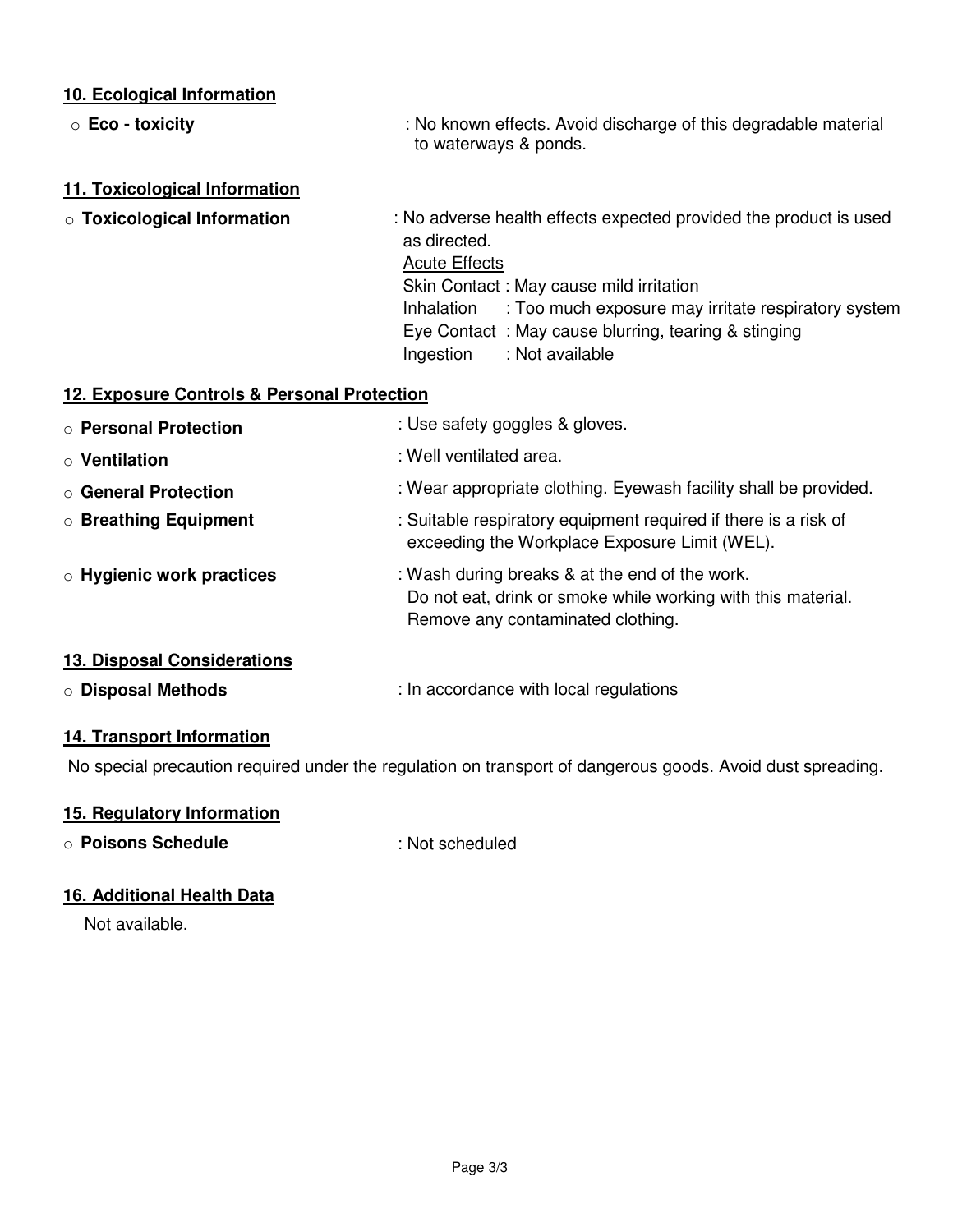# **SAFETY DATA SHEET TILE JOINT GROUT**



**REF.: BPIL-TJG-01-0212**

#### **1. Substance Identification**

- **Description : Tile Joint Grout Product Description : Cement-based Polymer modified tile joint filler**
- **Supplier : Berger Paints India Limited** 129, Park Street, Kolkata : 700 017 Tel : 91-33-2229 Fax : 91-33-2227

#### **2. Composition & Components Data**

| Component    | <b>Classification</b> | Cas #      | % Range   | Primary Hazard |
|--------------|-----------------------|------------|-----------|----------------|
| White cement | Xi, R38, R41          | 65997-15-1 | $30 - 50$ | Irritant       |

# **3. Hazards Identification**

Hazard Identification : Xi Irritant

 R36/37/38 Irritating to eyes, respiratory system & skin R41 Risk of serious damage to eyes

#### **4. First - aid Measures**

| <b>HEALTH EFFECTS</b>                                                                                                                                                                                                                                                               | <b>EMERGENCY &amp; FIRST</b><br><b>AID PROCEDURES</b>                                                                           | <b>SPECIAL PROTECTION</b>                                                                                                                                               |
|-------------------------------------------------------------------------------------------------------------------------------------------------------------------------------------------------------------------------------------------------------------------------------------|---------------------------------------------------------------------------------------------------------------------------------|-------------------------------------------------------------------------------------------------------------------------------------------------------------------------|
| Skin:<br>Short term exposure-irritant may cause<br>dryness and peeling of skin. Long term<br>exposure – after prolonged or repeated<br>contact with wet general purpose Portland<br>cement, especially as an ingredient in<br>mortar or slurry may result in rash or<br>dermatitis. | Remove dusty clothing,<br>wash off with water, seek<br>medical attention if rash<br>develops.                                   | Skin contact can be minimized by<br>wearing protective clothing and<br>impervious gloves. Launder clothes<br>before re-use                                              |
| Inhalation:<br>Short term exposure-irritant. May cause<br>soreness of nose and throat. Long term<br>exposure or heavy inhalation will cause<br>cough and discomfort in the chest.                                                                                                   | Leave dusty area; seek<br>medical attention if<br>symptoms do not resolve<br>quickly.                                           | Use in well ventilated areas only.<br>Wear an OSHA approved type C<br>air supplied respirator if ventilation<br>is inadequate to keep vapors and<br>mist below the TLV. |
| Eyes:<br>Short term exposure – irritant. May cause<br>irritation, burning sensation and possible<br>eye damage.                                                                                                                                                                     | Hold eyelids apart & flush<br>the eyes continuously with<br>running water minimum for<br>10 minutes. Seek medical<br>attention. | Wear chemical safety goggles. If a<br>respirator is required, use full face<br>mask to protect eyes from vapor or<br>mist.                                              |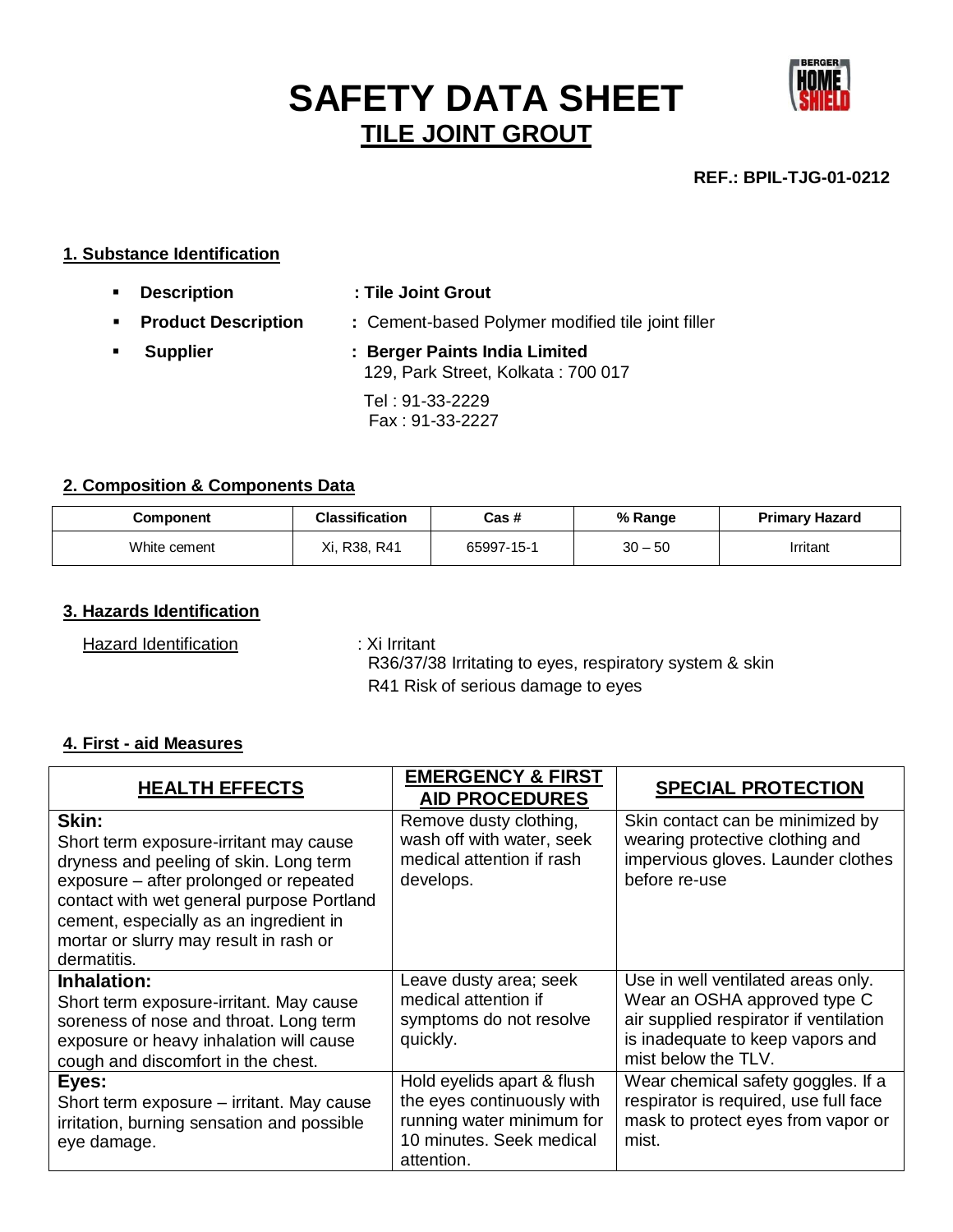# **4. First - aid Measures**

| <b>Swallowed:</b>                          | Wash out mouth and lips     | Avoid airborne mists which can be  |
|--------------------------------------------|-----------------------------|------------------------------------|
| Mild corrosive action. Will burn mouth and | with water. Drink plenty of | inhaled or swallowed. Use          |
| throat. Irritation of stomach may cause    | water or milk. Do not       | protective mask if necessary.      |
| pain and nausea.                           | induce vomiting. Seek       | Provide general ventilation or     |
|                                            | medical attention.          | exhaust to control airborne levels |
|                                            |                             | below exposure guidelines          |

# **5. Fire Fighting Measures**

| : Not Applicable |
|------------------|
| : Not Applicable |
| : Not Applicable |
| : Not Applicable |
|                  |

o **Special fire fighting procedures** : Non-combustible

### **6. Physical Properties**

| $\circ$ Solubility               | : Insoluble in water       |
|----------------------------------|----------------------------|
| ○ Appearance (Color, Odor, etc.) | : Fine grey colored powder |
| ○ Boiling Points                 | : Not Applicable           |
| $\circ$ Mixed Density            | : Around 1.7 $g/cc$ .      |
| ○ Vapor Pressure                 | : Not Applicable           |
| ○ Percent Volatile (Volume)      | : Not Applicable           |
|                                  |                            |

# **7. Accidental Release Measures**

| $\circ$ Precautions in spill  | : Wear suitable protective clothing. Avoid material entering<br>water courses.      |
|-------------------------------|-------------------------------------------------------------------------------------|
| $\circ$ Spill cleanup methods | : Remove powder by mechanical means, minimizing the<br>generation of airborne dust. |

# **8. Handling & Storage**

o Store separate from incompatible materials such as acids, water etc.

o TILE JOINT GROUT shall be stored in its original packing.

# **9. Stability & Reactivity Data**

#### **10. Ecological Information**

o **Eco - toxicity** : No known effects. The addition of cement-based products to water will increase it's pH which may be toxic to some forms of aquatic life.